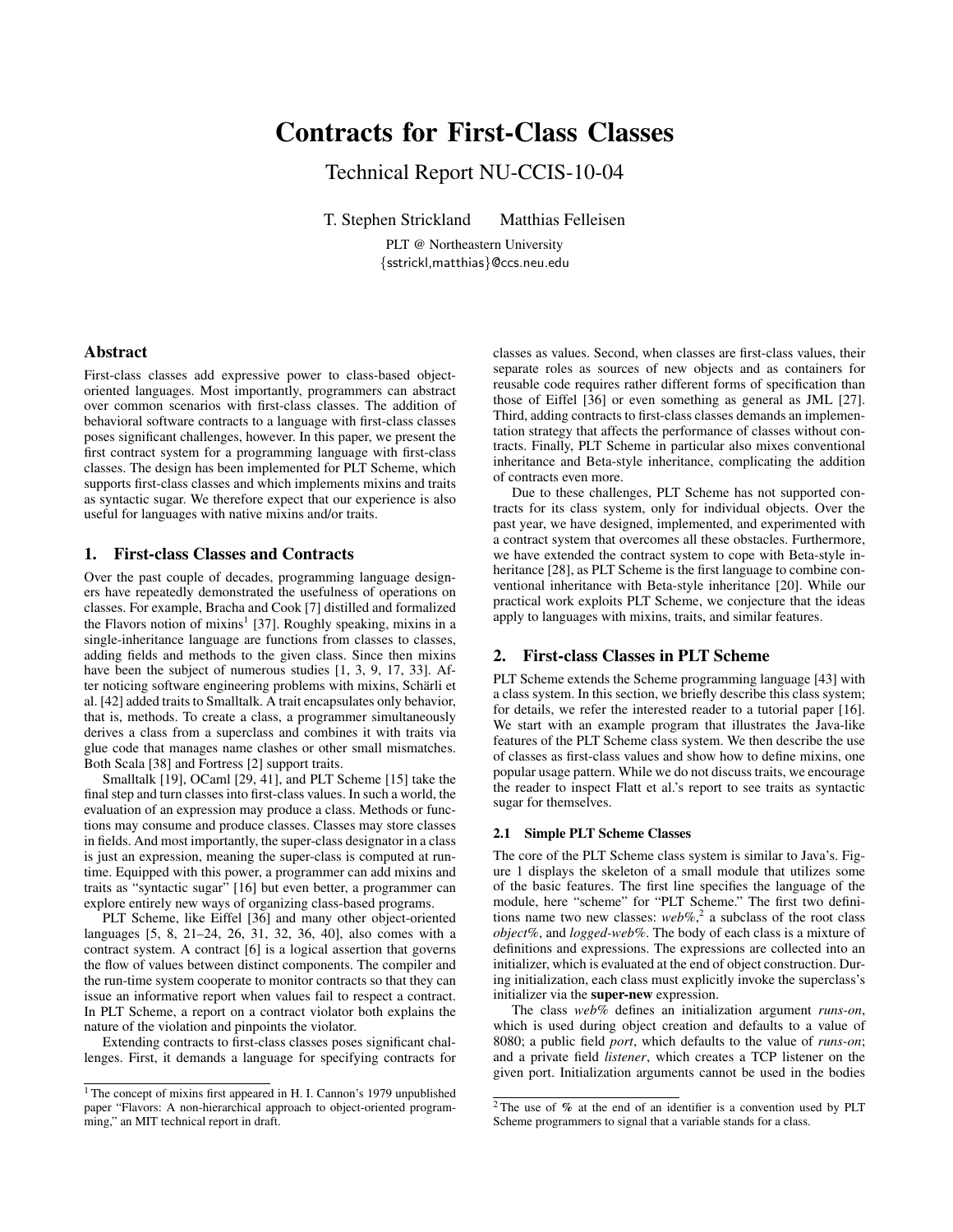of methods—they are only valid during the evaluation of expressions that run for object initialization, such as the default values of fields and top-level expressions. In addition, *web%* contains three public methods: *read-request*, which parses an HTTP request from a given input port; *handle-request*, which performs the requested action; and *serve*, which accepts connections on the given port and uses the request parser and handler.

The class *logged-web%* defines a public field *log-file* via the field form and a private method *log*. It also uses the inherit-field form to gain direct access to the superclass's field *port*. The private method *log* is then used to implement the logging functionality in an overriding declaration of the *handle-request* method. The overridden definition in the superclass is available to the subclass via the super form. The third definition instantiates and then names an object of the *logged-web%* class using the new form. This definition provides a different value from the default for the initialization argument *runs-on*. The fourth and last part is a plain expression; it invokes the *serve* method on *server* via send.

#### #lang *scheme*

(define *web%* (class *object%* (super-new) (init [*runs-on* 8080]) (field [*port runs-on*]) (define *listener* (tcp-listen *port*)) (define/public (*read-request in*) . . . ) (define/public (*handle-request out req*) . . . ) (define/public (*serve*) (let-values ([(*in out*) (tcp-accept *listener*)]) (let ([*req* (*read-request in*)]) (close-input-port *in*) (*handle-request out req*) (close-output-port *out*) (*serve*))))))

(define *logged-web%* (class *web%* (super-new) (inherit-field *port*) (field [*log-file* . . . ]) (define/private (*log req*) (*call-with-output-file log-file* (lambda (*p*) (*fprintf p* "˜a: request on port ˜a: ˜a" (*current-seconds*) *port req*)))) (define/override (*handle-request out req*) (*log req*) (super *handle-request out req*))))

(define *server* (new *logged-web%* [*runs-on* 5678]))

(send *server serve*)

Figure 1. A simple object-oriented program in PLT Scheme

Naturally, method definitions may refer to this, which denotes the object on which the method was invoked. Fields and methods internal to the class are directly accessible via their names, instead of accessing them via this. Examples of this convention are the uses of *listener*, *read-request*, and *handle-request* within the method *serve* in *web%*. If the field or method is not defined in the same class, the programmer must declare it as an expected member of the superclass by using the inherit or inherit-field forms.

# 2.2 First-class Classes and Mixins

Classes in PLT Scheme are first-class values. Most importantly, functions may consume and produce classes. The form used to create classes is also an expression like any other in the language. Hence, classes can be created conditionally, or a single class form can be evaluated multiple times, each time resulting in a new class. Thus, the class hierarchy can be arbitrarily extended at run-time.

. . . ;; ASSUME: *cls%* defines a public method *handle-request* ;; and a public field *port* (define (*add-logging-to-server cls%*) (class *cls%* (super-new) (inherit-field *port*) (field [*log-file* . . . ]) (define/private (*log req*) (*call-with-output-file log-file* (lambda (*p*) (*fprintf p* "˜a: request on port ˜a: ˜a" (*current-seconds*) *port req*)))) (define/override (*handle-request out req*) (*log req*) (super *handle-request out req*)))) (define (*log-and-serve cls%*)

(send (new (*add-logging-to-server cls%*)) *serve*))

(*log-and-serve web%*)

(*log-and-serve mail%*)



Figure 2 presents an example of using classes as first-class values. The first function, *add-logging-to-server*, subclasses its input class, overriding its *handle-request* method to add logging just as with *logged-web%*. The second takes a class, adds logging via the first function, and then invokes the *serve* method on a new object of the resulting class. We then use the latter twice with the *web%* class shown earlier and a class *mail%*, a mail server with an interface similar to *web%* whose code is omitted.

The function *add-logging-to-server*, which takes a class that implements the *handle-request* method and extends it with logging behavior, is an example of a *mixin*. Bracha and Cook [7] were the first to propose these kinds of mixins, which provide an abstraction for extending classes with the same new behavior which is especially useful in a single inheritance language. As seen here, mixins are naturally expressed in a language with first-class classes.

# 3. Contracts

Behavioral software contracts provide a notation for describing the expected behavior and use of values via obligations and promises. We start with a description of the contract system of Eiffel [36], with which Meyer first popularized the idea of design by contract in the object-oriented world. We then switch to the contract system in PLT Scheme and elaborate on those attributes that shape our design of contracts for first-class classes: contract boundaries, blame tracking, and contracts for higher-order values.

#### 3.1 Contracts in Eiffel

Eiffel supports three ways of describing contracts on classes: method preconditions, method postconditions, and class invariants. Method preconditions specify the condition that must hold when a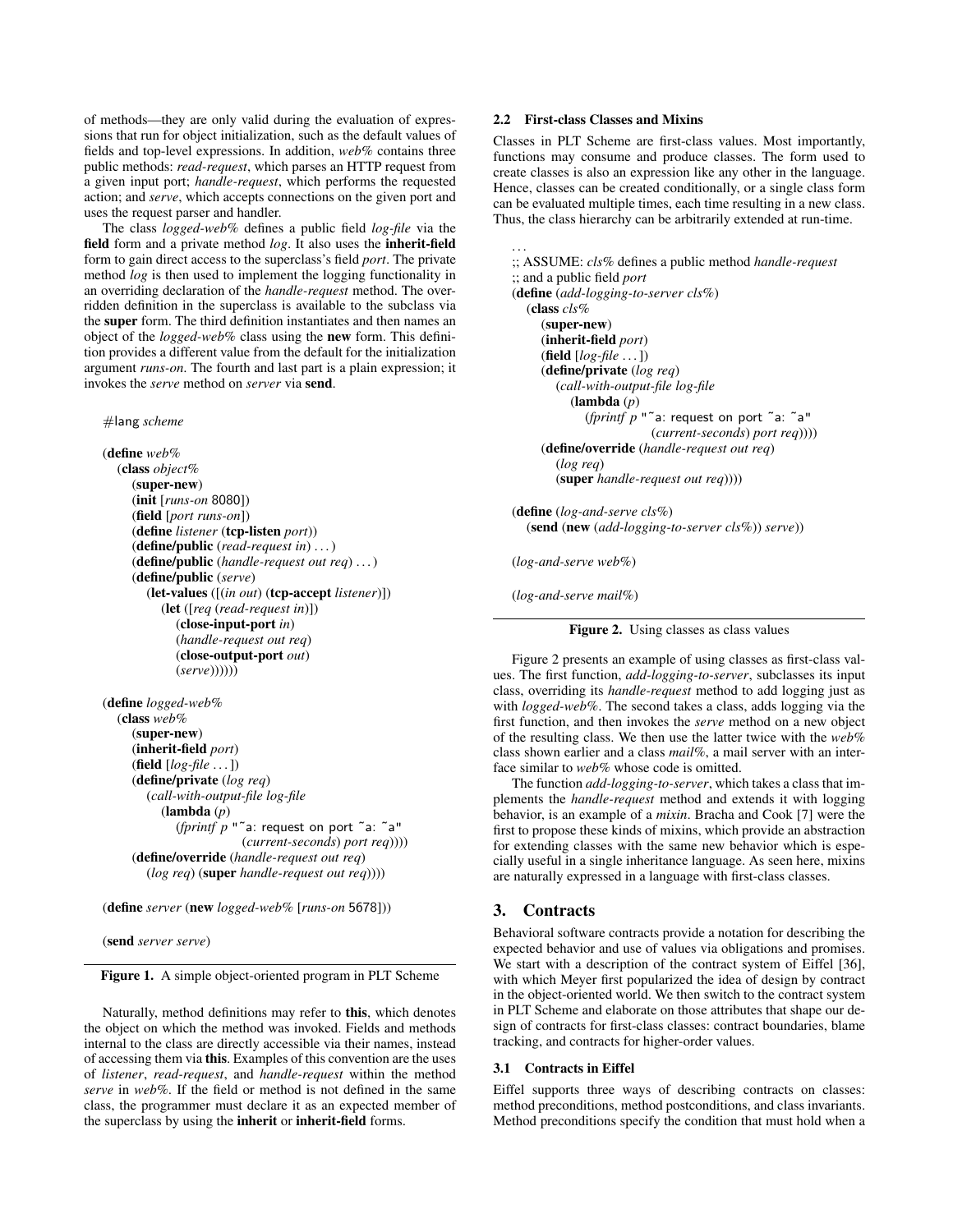method is called and are preceded by the require keyword. Method postconditions specify the condition that must hold when a method returns and are preceded by the ensure keyword. Class invariants describe conditions that must hold on every method entry and exit and are written at the class top-level in a block that begins with the keyword invariant. All contract features contain a sequence of boolean expressions, each tagged with a label that is used when reporting contract violations.

```
class PRIME STACK
    . . .
feature
    . . .
    isEmpty : BOOLEAN is
        do
             Result := intlist.isEmpty
        end
    push(new item : INTEGER) is
        require
             item is prime: isPrime(new item)
        do
             intlist.add(new item)
        end
    pop : INTEGER is
        require
             stack is nonempty : isEmpty = False
        do
             Result := intlist.remove
        ensure
             isPrime(Result)
        end
feature {NONE}
    intlist : LIST
invariant
    intlist not void : intlist /= Void
end
```
Figure 3. An Eiffel class for a stack of prime numbers

Figure 3 sketches a class that implements a stack of prime numbers. It assumes a predicate *isPrime* on integers and a class *LIST* that implements a mutable list with *isEmpty*, *add* and *remove* operations. Both *add* and *remove* are expected to operate on the same end of the list. It contains a private field *intlist*, in which the stack stores the items, and an invariant on *intlist* that requires it never be the value Void, which is the equivalent of Java's null. The class *PRIME STACK* also provides three public operations: *push*, *pop*, and *isEmpty*. The *push* operation requires that its argument be a prime integer. The *pop* operation requires that *intlist* is not empty and guarantees that the result is a prime number.

Since all class invariants are checked on both method entry and exit, this can lead to a problem due to re-entrance [46, p.66]. Any method that needs to temporarily break an invariant must perform all the actions necessary to restore the invariant locally.

More recent object-oriented languages with contracts, such as Spec# [4], provide the programmer with a mechanism to state that a block of code is allowed to break invariants. After the block is executed, the invariants are checked to ensure that they are properly re-established. PLT Scheme solves this problem in a different way.

# 3.2 Contracts in PLT Scheme

To illustrate contracts in PLT Scheme, figure 4 contains a module, written in the plain imperative fragment of the language with a "translation" of the Eiffel class plus two additional procedures. The contracts are written using a syntactic extension of PLT Scheme #lang *scheme* ;; name: *prime-stack*

```
(define intlist null)
```
(define (*empty?*) (*null? intlist*))

(define (*push i*) (set! *intlist* (*cons i intlist*)))

(define (*pop*) (begin0 (*car intlist*) (set! *intlist* (*cdr intlist*))))

(define (*add-and-remove n*) (*push n*) (*pop*))

(define (*map-prime f*) (set! *intlist* (*map f intlist*)))

#### (provide/contract

 $[empty?$  ( $\rightarrow$  *. boolean?*)]  $[push(prime? \rightarrow .\text{void?})]$  $[pop (0)$   $\#$ :pre (*compose not empty?*).  $\rightarrow$ <sub>d</sub>. *prime?*)] [*add-and-remove* (*number?* . → . *number?*)]  $[\textit{map-prime} \ ((\textit{prime?} \ . \ \rightarrow \ . \ \textit{prime?}) \ . \ \rightarrow \ . \ \textit{void?})])$ 

Figure 4. A PLT Scheme module for a stack of prime numbers

that allows prefix operators to be written in an infix manner. We use this extension to move  $\rightarrow$  and  $\rightarrow_d$ , the contract operators for procedures, between the domain and range contracts. The module, dubbed *prime-stack*, assumes the existence of a predicate on numbers called *prime?*. It provides *push* and *pop* operations on a stack of prime numbers. When a client imports the *prime-stack* module and uses this functionality, the argument to *push* and the result from *pop* are checked for primality. Expressions that are checked as preconditions can be specified in the  $\rightarrow_d$  contract form, as seen here in the contract of *pop*. Thus, we specify that the stack must be nonempty when *pop* is called.

#### 3.2.1 Contract Boundaries

In contrast to Eiffel, contracts in PLT Scheme are checked only when values cross the module boundary. For our running example, a boundary crossing occurs when a value flows into or out of the *prime-stack* module. Calls internal to the module are *not* checked. Consider the nonsensical *add-and-remove* function. It first adds, then removes an arbitrary number from the stack. Since its calls to *push* and *pop* are internal to *prime-stack*, these calls are not checked and therefore do not signal a contract violation.

At first glance, contract checking at boundaries is too coarse grained to be useful. However, it eliminates the above-mentioned re-entrance problem, and it ensures that contract checking doesn't interfere with the implementation of tail calls, a critical element of proper object-oriented design. Furthermore, the experience of the PLT Scheme community pragmatically demonstrates that boundary-checked contracts are highly useful. Programmers tend to write small modules and trust the code within a single module. When contract violations are signaled, the resulting error limits the region of code that needs to be inspected. Programmers debug via unit tests and, if they fail to find the precise location of the error, employ define/contract and with-contract [45]. These create local contract boundaries that can narrow down the search in a module.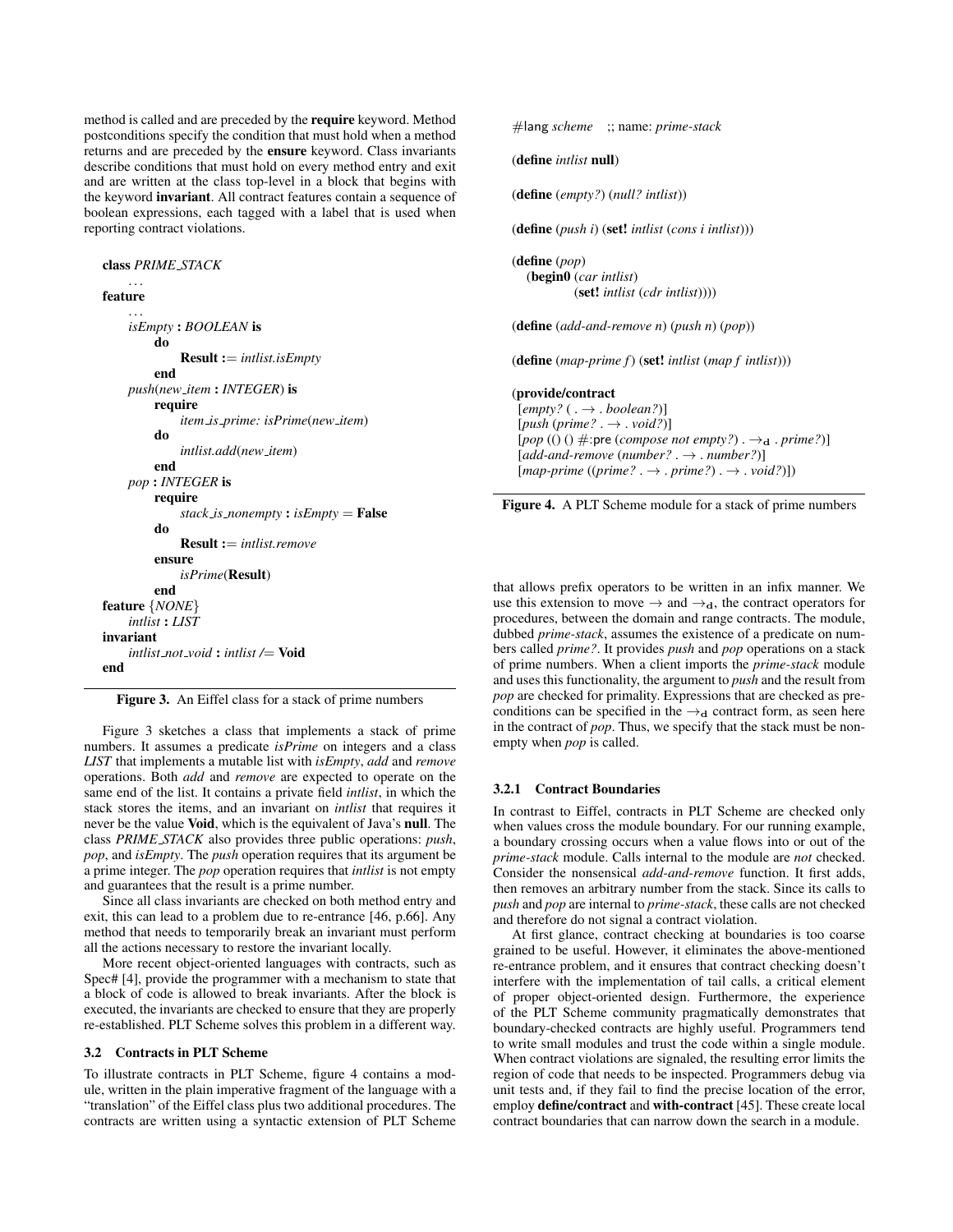# 3.2.2 Blame Tracking

Every module that imports *prime-stack* enters into an agreement with the *prime-stack* module. If a contract violation occurs, then the appropriate party to the contracts is blamed. For example, if a client calls the *push* function with a composite number, the contract monitoring system blames the client. If the client calls the *pop* function and a composite number were returned, a contract violation would be signaled that blames *prime-stack*.

When we discuss blame, we call the server the *positive* party and the client the *negative* party. These terms are analogous to the uses of the terms *positive* and *negative* to describe positions in implications in logic or in type systems.

#### 3.2.3 Contracts for Higher-Order Values

Since PLT Scheme is a functional language, functions are firstclass values. Of course, it is impossible to check contracts, such as  $(prime? \rightarrow prime?)$ , on functions at the point where the function crosses the contract boundary—instead, the contract system must delay checking until the function is applied. At application, the contract system can then check that the contracts on the arguments hold, and that the contracts on the return value(s) hold after the function is evaluated.

As seen with *push* and *pop*, the negative party is responsible for the contracts on the arguments to exported functions and the positive party is responsible for the contracts on values returned from exported functions. The reasoning behind this becomes clear when we consider functions as opening channels across the contract boundary, where arguments flow from the client to the server and then the result from the server to the client.

This reasoning generalizes to cases where the arguments provided by the client are functions, as in the argument *f* to the *primemap* function. Then the arguments to those functions originate in the server, and thus the positive party is responsible for these arguments of arguments, while the negative party is responsible for the result. Indeed, the roles are swapped again if any of the doublynested arguments are functions. So higher-order function contracts require swapping the positive and negative parties each time we descend into the left-hand side of a function contract. For details, see Findler and Felleisen's paper [14].

# 4. Adding Contracts to First-class Classes

While contract systems have been around for object-oriented languages for a long time, none of them cope with first-class classes. The presence of first-class classes poses significant challenges to the introduction of contracts. In this section, we spell out the two linguistic problems; section 6 deals with the performance problem. First, a language with first-class classes must come with contracts that are separate from the classes that they protect. Second when entire classes flow across contract boundaries, the contract sublanguage must separate their roles as factories of new objects and as containers of reusable code.

See section 8 for the PLT Scheme-specific problem of mixing Beta-style inheritance into a conventional single-inheritance language. It poses additional linguistic problems.

#### 4.1 Separating Classes and Contracts

In conventional object-oriented languages with contracts, say Eiffel or Spec#, programmers write down contracts as part of a class or method. Writing down contracts next to fields and methods feels natural to programmers who know only fixed class hierarchies. In a language with first-class classes, however, contracts must come separate from classes. After all, classes flow across contract boundaries just like numbers, strings, or objects.

The flow of classes across contract boundaries can take all shapes and forms. Consider a class-consuming method (or function). Like its cousin that demands a prime number, this method should be able to require that its input—a class—meet certain conditions. Similarly, a class-producing method (or function) should be able to make promises about its results. Now if we think of mixins as "functions" that extend unknown superclasses, it becomes obvious that class contracts are the natural way to specify their promises and obligations. Similarly, trait manipulating operations that alias some methods, remove others, and modify a third class can be described with such class contracts, too.

# 4.2 The Role of Classes

Classes play two major roles in an object-oriented language: they serve as blueprints for the creation of new objects, and they serve as containers of code. While the former role is well-explored from a contract perspective, the latter role demands a new look because classes are no longer in a fixed relationship. Indeed, one and the same class may extend many different superclasses, even though the language supports only single inheritance. Consequently we must decide whether a subclass is required to be consistent with the superclass's behavior [30] or whether it exploits the superclass solely as a code repository.

As far as contracts are concerned, the separate roles of classes pose two design problems. First, we need to decide whether a class contract should specify both roles jointly or whether a contract may specify the two different aspects separately. Second, we must also decide whether contracts protect implementations or interfaces.

For guidance, we inspected the PLT Scheme code base (close to 500 Kloc). This inspection suggests that the creators of classes wish to impose different obligations and expect different promises from subclasses and from objects. Our contracts therefore allow the specification of obligations on subclasses, similar to but also different from so-called specification interfaces [25]. Furthermore, the code inspection also implies that many uses of class hierarchies are about implementation inheritance rather than type inheritance.<sup>3</sup> The design of our class contracts therefore focuses on protecting implementations, not behavioral type relationships.

# 5. A Tour of Contracts for First-class Classes

The main construct of our class contracts is a contract *combinator* that combines *clauses*. Each clause is an assertion on visible fields and methods. Following the analysis of the preceding section, the clauses come in two flavors: for external method calls and for the specification interface. The latter are clauses that govern the flow of values between methods in superclasses and subclasses.

#### 5.1 A Contract Combinator for Class Values

Class contracts are specified with the class/c combinator. Like the contract combinator for first-class functions, class/c exhibits higher-order flavor. After all, a class denotes a collection of objects, i.e., values with behavior, and it is impossible to check behavioral aspects all at once. For example, contracts for methods are checked like contracts for functions—one application at a time. Contracts on initialization arguments provide a second example, as contract application must be delayed until the actual instantiation is performed. Similarly, contracts on fields cannot be checked before an object is created. Hence, our contract system applies the contract to the value in a field whenever the field is accessed or mutated from across a contract boundary.

Figure 5 demonstrates the PLT Scheme equivalent of the *PRIME\_STACK* class from figure 3. In the class/c contract, each

<sup>&</sup>lt;sup>3</sup> It is possible and indeed likely that PLT Scheme's untyped nature biases our results here and that a typed language has different needs.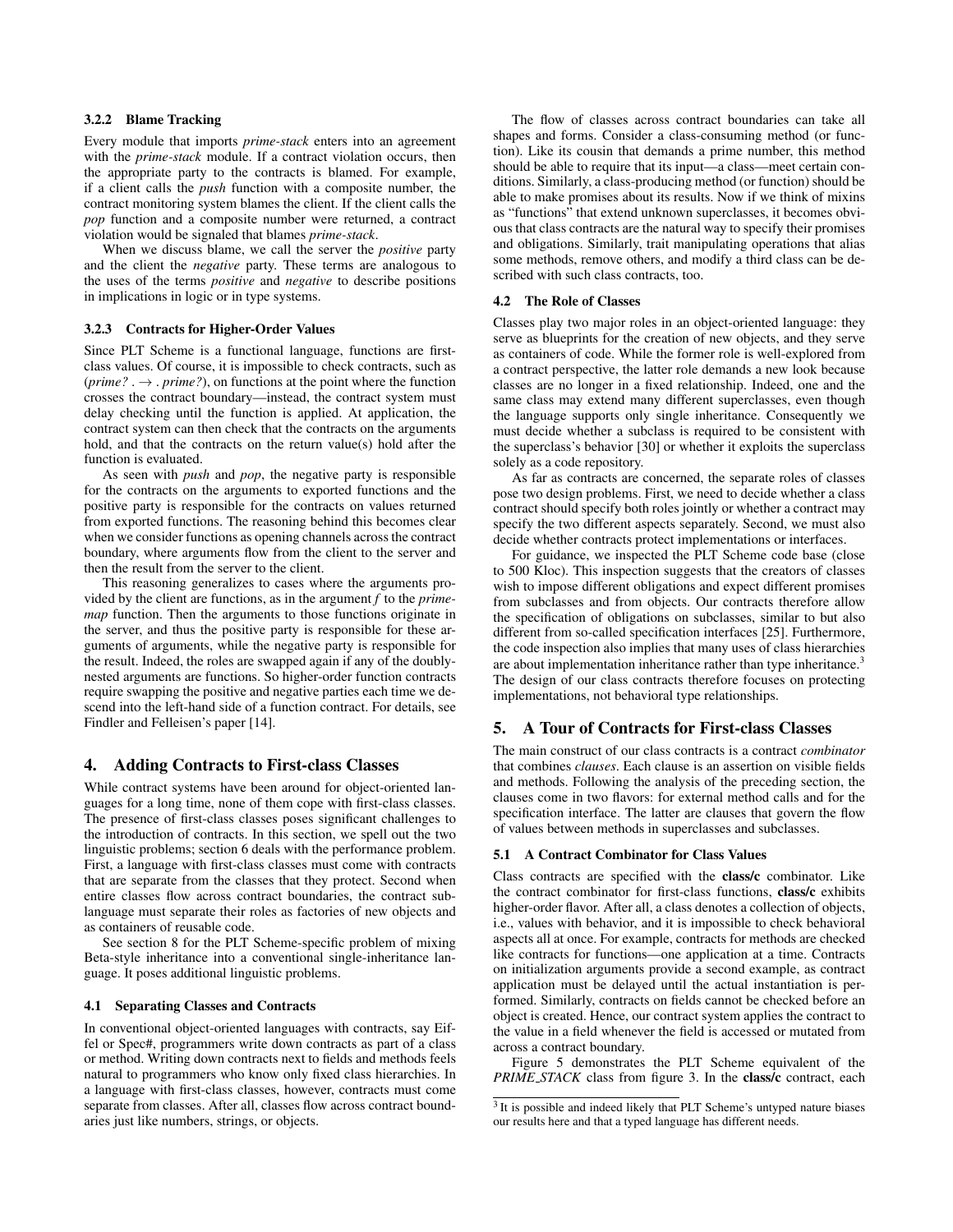method is paired with a function-like contract that specifies predicates for all arguments, starting with this, followed by a predicate for the range. To appreciate the contract for this, take a look at the contract for *pop*, which demands non-empty stacks.

#lang *scheme*

```
(define pstack%
  (class object%
     (super-new)
     (define intlist null)
     (define/public (empty?) (null? intlist))
     (define/public (push n) (set! intlist (cons n intlist)))
     (define/public (pop)
        (begin0 (car intlist)
                 (set! intlist (cdr intlist))))
```
(define (*non-empty-stack? o*) (*not* (send *o empty?*)))

### (provide/contract

[*pstack%* (class/c  $[empty?$  (any/c .  $\rightarrow$  . *boolean?*)] [*push* (any/c *prime?* . → . *void?*)]  $[pop (non-emptystack? . \rightarrow . prime?)])$ 

Figure 5. A PLT Scheme class for a stack of prime numbers

Our next example—in figure 6—shows how the separation of contract specifications from the class definitions helps us deal with first-class classes. Specifically, assume *web* is the name of the module from figure 1, and that it exports the class *web%*. This class is imported into two distinct modules, each of which re-exports the class with a contract. Here, we show only the contract on the initialization argument *runs-on*. The module at the top checks for super-user privileges and then allows any valid port number to be used; in contrast, the module at the bottom assumes an unprivileged user and therefore enforces that the programmer provides a port number larger than 1024 when instantiating the class.

| $#$ lang scheme                                                   |
|-------------------------------------------------------------------|
| ( <b>require</b> web)<br>(check-superuser-access!)                |
|                                                                   |
| (provide/contract)                                                |
| [web% ( <b>class/c</b> (init [ <i>runs-on valid-port?</i> ])  )]) |
|                                                                   |
| $#$ lang scheme                                                   |
| ( <b>require</b> web)                                             |
| (define $(high-port? n)$ )                                        |
| $(\text{and } (valid-port? n) (> = n 1024)))$                     |
| (provide/contract                                                 |
| [web% (class/c (init [runs-on high-port?]) )])                    |

Figure 6. Exporting a class with different contracts

Finally, the separation of contracts from classes also renders contracts for features such as mixins straightforward. Since mixins are essentially functions from superclasses to subclasses, the contract on a mixin can be described as a function contract whose domain is constrained by one class contract and whose range is described by a second one. The domain contract is applied to the argument at the time the mixin function is applied, and the range contract is applied to the resulting class value. See figure 7 for a sample contract for the code from figure 2.

# 5.2 Contracts for Instantiation vs. Extension

Figure 7 also highlights an important distinction between different uses of class contracts. The domain contract of the function is *not* a specification of how objects instantiated from the class are used but rather what features are expected from the viewpoint of a subclass. Instead of describing how fields and methods of objects created from the class should behave, as in the range contract, it describes the expected behavior of inherited fields and super calls. The contract also contains an override clause for *handlerequest*. Specifically the clause demands that the given class defines (or overrides) *handle-request* and that all method calls to *handlerequest* in the superclass satisfy the specified method contract.

# #lang *scheme*

```
(define (add-logging-to-server cls%)
  (class cls%
     (super-new)
     (inherit-field port)
     (field [log-file . . . ])
     (define/private (log req)
       (call-with-output-file log-file
          (lambda (p)
             (fprintf p "˜a: request on port ˜a: ˜a"
                         (current-seconds) port req))))
     (define/override (handle-request out req)
        (log req) (super handle-request out req))))
```
(define *request-handler/c*  $(\text{any/c output-port? valid-request? \rightarrow void?)$ 

```
(provide/contract
 [add-logging-to-server
 (→ (class/c (inherit-field [port tcp-port?])
              (override [handle-request request-handler/c])
              (super [handle-request request-handler/c]))
     (class/c (field [log-file valid-path?])
              [handle-request request-handler/c]))])
```
Figure 7. A contract for a mixin

Following the analysis of section 4.2, class/c contracts support seven different kinds of clauses. Each protects a class from uses via instantiated objects or uses via conventional inheritance.

- 1. Untagged clauses are contracts on external method calls,
- 2. clauses tagged with init describe contracts for object creation,
- 3. clauses tagged with field specify external field access/mutation,
- 4. clauses tagged with inherit impose obligations on subclasses concerning internal method calls,
- 5. clauses tagged with inherit-field impose obligations on subclasses for uses of fields,
- 6. clauses tagged with super impose obligations on subclasses for uses of the superclass's implementation, and
- 7. clauses tagged with override document that a method is overrideable and its expected interface.

While no clause listed here provides Eiffel-like invariants, such functionality can be macro-expressed by a layer of syntactic sugar. The new contract form takes the expected invariants, along with the other contract features listed above, and creates a use of class/c where each method contract includes the invariants as preconditions and postconditions.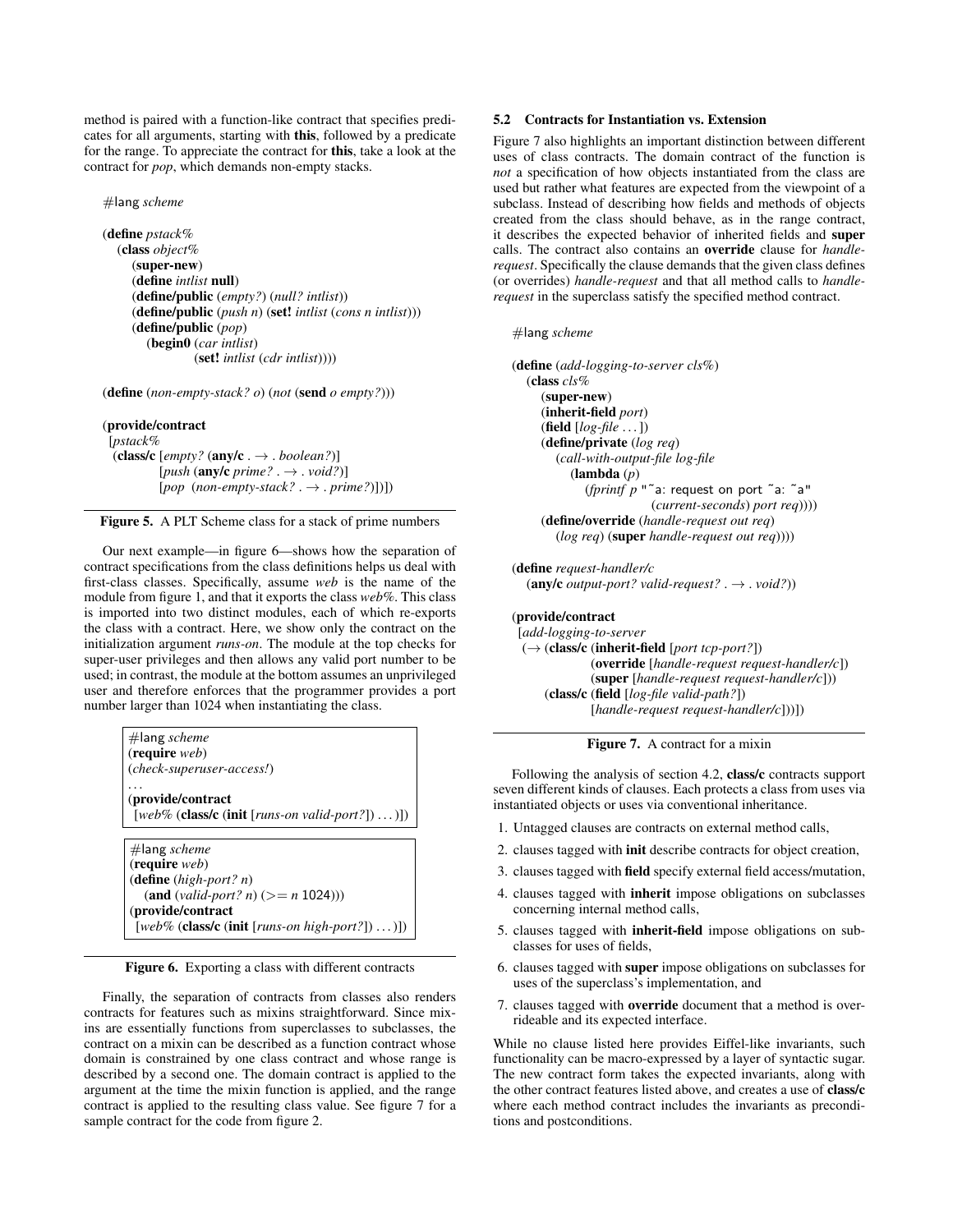# 5.3 Contracts and Objects

While a class contract specifies the behavior of every object of a protected class, in some cases a programmer may wish to place a special contract on some object. One abstract example is the Singleton pattern [18]. Since only one instance is provided to clients, the class itself never crosses the contract boundary. Hence, we must attach a contract to the object as it flows out of the module.

Since an object has already been fully initialized and it doesn't play the role of a code container in a class-based language, only external field and method clauses appear in object contracts. Also, the uncontracted and contracted versions of the object share the same state. If the client retrieves the value from a field that is inconsistent with that field's contract, then the server is blamed.

A programmer may also wish to enforce a stronger contract on a particular object than on its class. Take the prime stack implementation in figure 5. In the same module, we may wish to create an object from that class and ensure that it is used only with prime numbers whose value is greater than 1,000,000. Figure 8 contains an appropriate code snippet.

(define (*big-prime? n*) (and (*prime? n*) (> *n* 1000000)))

(define *big-prime-stack* (new *pstack%*))

# (provide/contract

. . .

[*big-prime-stack* (object/c [*empty?* (any/c . → . *boolean?*)]  $[push(**any/c** *big-prime?*. \rightarrow *void?*)]$ [*pop* (*non-empty-stack?* . → . *big-prime?*)])])

Figure 8. A prime stack object with a stronger contract

# 5.4 Contracts and Class Inspection

PLT Scheme, like other object-oriented languages, comes with operations for inspecting the relationships between objects and classes and among classes. Specifically, is-a? determines whether some object is an instance of some class, and subclass? checks whether a given class is a subclass of another one. This, in turn, raises the question whether an object or class extension satisfies the same relationships with a contracted version of the class.

Figure 9 contains a program with multiple contract boundaries; a pictorial view of the same program is given in figure 10. In the latter, vertical lines represent contract boundaries, squares are classes, and circles denote instances. The program contains three modules, and each exports an object and a single contracted class. Here, we must decide whether the objects that were created using the uncontracted versions of the exported classes still have an is-a? relationship to the contracted versions.

For our design decision, we accept the principle that the removal of contracts should not affect the observable outcome if the program with contracts evaluates to a plain value. The theory of contracts as projections [12] explains this principle from a theoretical perspective. A projection is roughly speaking a function that maps values to values with "less" behavior or, more appropriately here, values where some part of the behavior has been replaced by errors. In the case of contract projections, the act of applying a projection turns inappropriate behavior into an error signal that represents a contract violation.

When we apply this principle to the is-a? and subclass? checks, the consistent answer is that a class with a contract should act as much as possible as its counterpart without contracts. Since, in the absence of contracts, is-a? and subclass? would return true for objects and subclasses of a given class, then they must also return #lang *scheme* ;; name: *r1*

(define *cls1%* (class *object%* . . . )) (define *cls2%* (class *cls1%* . . . )) (define *o1* (new *cls2%* . . . )))

(provide/contract [*cls2% c1*] [*o1* any/c])



Figure 9. Example uses of is-a?



Figure 10. Classes, objects, and contract boundaries

true when those same objects and subclasses are compared against the contracted version of the class. Thus, all the queries in figure 9 return true, since they would do so in a version of the program where none of the class definitions were contracted.

# 6. Implementation

The Findler-Blume explanation of contracts as pairs of mathematical projections also motivates an implementation of a contract monitoring system. For a language that uniformly views values as firstclass entities, the implementation of a contract is almost a transliteration of the mathematical model into functional code.

Thus, class/c denotes a function that maps the (names of the) two contract parties into a pair of projections from classes to classes. One way to understand this idea is to compare figures 10 and 11. In the latter figure, the dotted squares represent classes created from applying projections to classes. The inheritance arrows connect the derived classes to the originals. Of course, a complete understanding of the process requires some background concerning the implementation of classes and objects in PLT Scheme.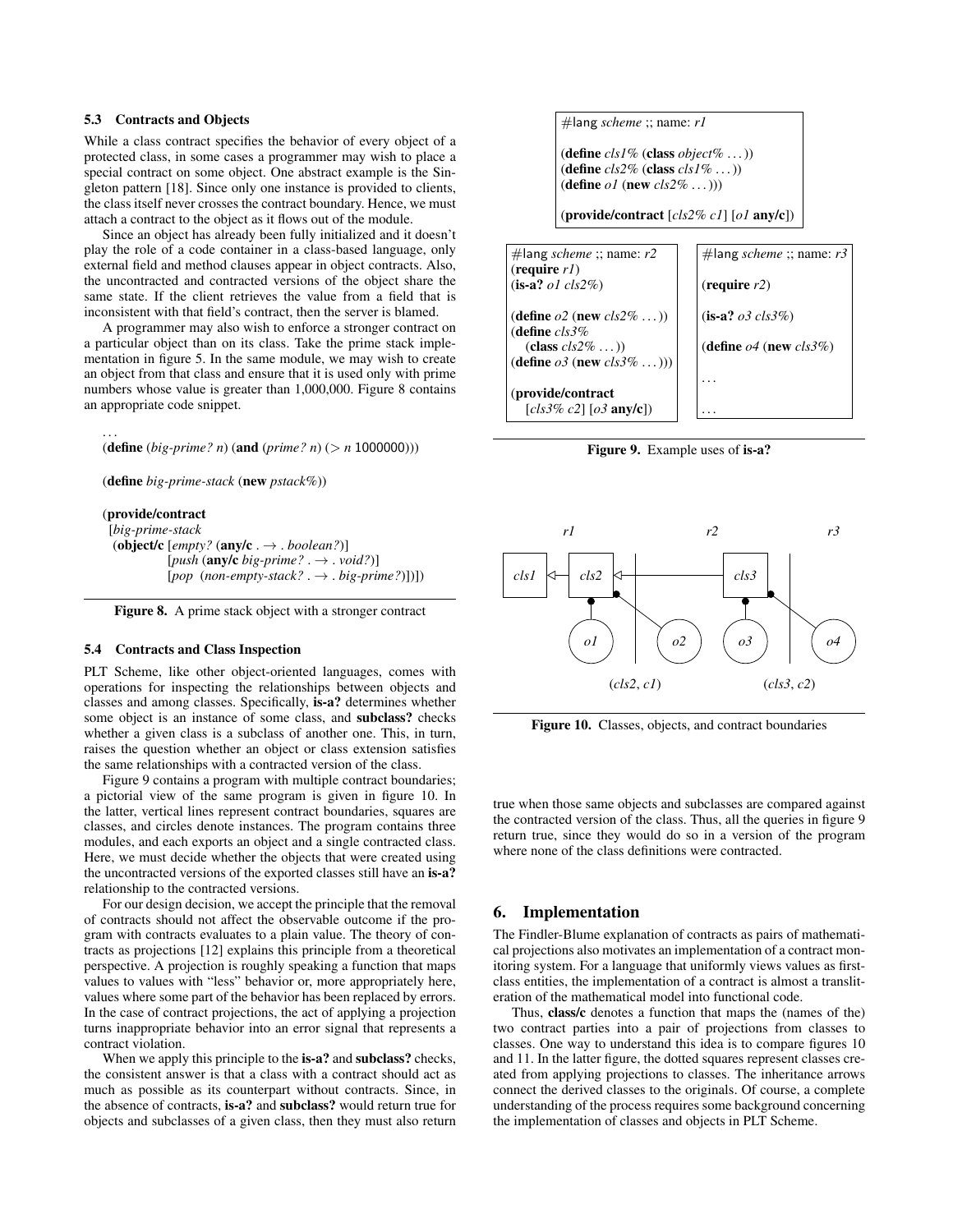

Figure 11. New classes resulting from contract application

## 6.1 Basics

Both classes and objects are implemented as heterogeneous and opaque structures.<sup>4</sup> Opaqueness guarantees safety. The structure contains all the necessary information for constructing objects and looking up methods and fields. Object construction is handled by functions that create structural representations of objects using the initialization arguments and an auxiliary function formed from the initialization expressions of the class (see section 2.1).



Figure 12. Method table organization, original and first revision

As usual, the class representation contains a vector of methods and a hash table that maps a method name into an index for the vector. Fields are represented in the same fashion, except that instantiated objects contain the vector of field values. The class compiler transforms both a field access and a method call into computations that use the appropriate vector slot. The compiler can compute the vector index for internal uses of fields and methods statically, whereas the index must be computed at runtime for external references. Field assignments are converted into vector assignments. Calls to super methods are compiled via indexing computations into the method table of the super class.

In short, all method calls access the same method vector, whether they are internal calls, external sends, or super calls in a subclass. Each kind of contract clause affects a different set of uses, however. We could store the different projections and apply the correct projection for a particular use, but applying contract projections can be a costly operation. Our implementation therefore trades space in the class representation for run-time speed; that is, it separates out the method vector into three vectors, illustrated by figure 12. External calls via send use the first vector (meth), super calls the second (smeth), and direct internal calls the third (imeth). In support, we change the compiler to convert each operation into an indexed access into the appropriate vector. This separation immediately supports eager projection application to the methods accessed by calls via send and super calls; we describe the additional changes required for internal calls in section 6.2.

For mutable fields, we cannot apply contract projections upon object creation. Since the value of a field changes over time, we apply appropriate projections whenever a field is accessed or mutated across a contract boundary. To this end, our compiler stores two pairs of functions for each field. One pair protects external uses, and the other pair protects internal uses. Each pair contains an accessor and a mutator function. When a contract with a field-related clause is applied to a class, the appropriate pair of functions is replaced with a new pair. The new accessor function applies the appropriate projection with covariant blame to the result of the old accessor. The new mutator function applies the projection with contravariant blame to the incoming value and then calls the old mutator.

To protect initialization arguments, the compiler creates a contracted initialization function. It consumes the same arguments as the original, applies the appropriate projection to each argument, and passes the contracted arguments to the original initialization function. The only trickiness is due to keyword initialization of arguments, where multiple classes in a single hierarchy can have initialization arguments of the same name. These overlapping names are resolved in order from subclass to superclass, so we must consider the order in which contracts are specified. Of course, a Javalike initialization method does not pose this problem.

## 6.2 Internal Dynamic Dispatch

The revised object organization as it stands cannot support contracts on dynamic dispatches within the class hierarchy. Such method calls should be affected only by contract boundaries between the class with the call and the class that contains the method definition. We therefore employ a vector for internal calls where each entry maps to a vector of method implementations. Also, we need to ensure that override contracts are not lost when a method is overridden, so each class also contains an analogous table of vectors of projections. The separation of vector entries based on contract boundaries means that contract projections for internal dynamic dispatch can be eagerly applied when creating the contracted class value, and that we can apply different contracts on different sides of the boundary. The resulting changes to the class structure are illustrated in figure 13.

Figure 14 contains an example class hierarchy where one of the classes, *cls2*, is contracted with inherit and override clauses for the method *m*. Figure 15 depicts the method and projection vectors used for internal calls to *m* in each class. Class *cls2* is shown twice:  $cls2$  denotes the class without contracts, and  $cls2'$  depicts the class with contracts applied. The different method implementations are differentiated using subscripts, and primed method names denote application of contract projections to methods.

The vectors for a given method in a class contains an entry for each contract boundary between that class and the first class that defined the public method in the class hierarchy. In our example, *cls1* and *cls2* both use a one-element vector for method *m* since

<sup>4</sup> PLT Scheme's class system is technically implemented via a macro library, though it is programmatically indistinguishable from a native class system.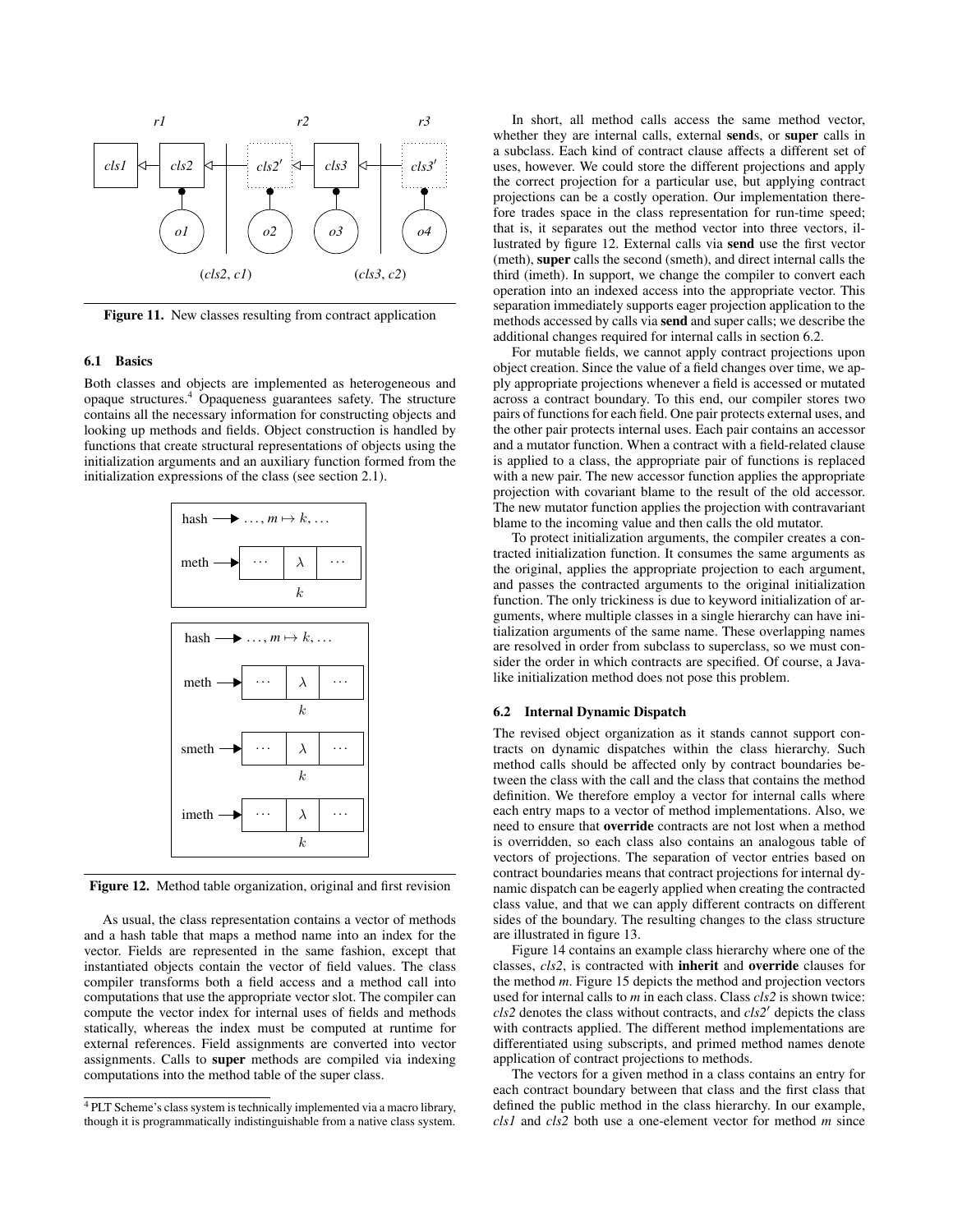

Figure 15. Dispatch tables for figure 14



Figure 13. Second revision of class method tables

there are no contract boundaries between them and *cls1*, the first class to define *m*. In contrast, the contract region introduced by provide/contract separates *cls3* and *cls4* from *cls2*, meaning the two classes use a vector of two elements for method *m*.

The compiler turns an internal method call into an access into the internal method table of this where the secondary index takes into account the number of contract boundaries between the current class and the first class to define the targeted method. Consider an instance of *cls4*. If code using that instance calls *n*, the call from *cls1* crosses the contract boundary to use the overridden method in *cls4*. Since the call in *cls1* is compiled to retrieve the method from



Figure 14. Example classes with override and inherit contracts

index 0, it uses the contracted method  $m'_4$ . If the code calls  $q$ , the internal method call from *cls4* uses index 1. Thus, it retrieves *m*4, i.e., the uncontracted method.

If a class includes a new public method, the compiler creates two new vectors with one slot. The method vector contains the method implementation, and the projection vector contains the identity projection. See the diagram for method *m* in *cls1*.

If a subclass does not override a method, as in *cls3*, its method and projection vectors are the same as its superclass. If it does override the method, as in *cls2* and *cls4*, then the projection vector remains the same but the method vector is the result of applying the new method implementation to each projection from the corresponding entry in the projection vector. In *cls4*, the method at index 1 is  $m'_4$ , the result of composing  $m_4$  with the projection  $p_o$ . The method at index 1 is just  $m_4$ , since index 1 of the projection vector still contains the identity projection.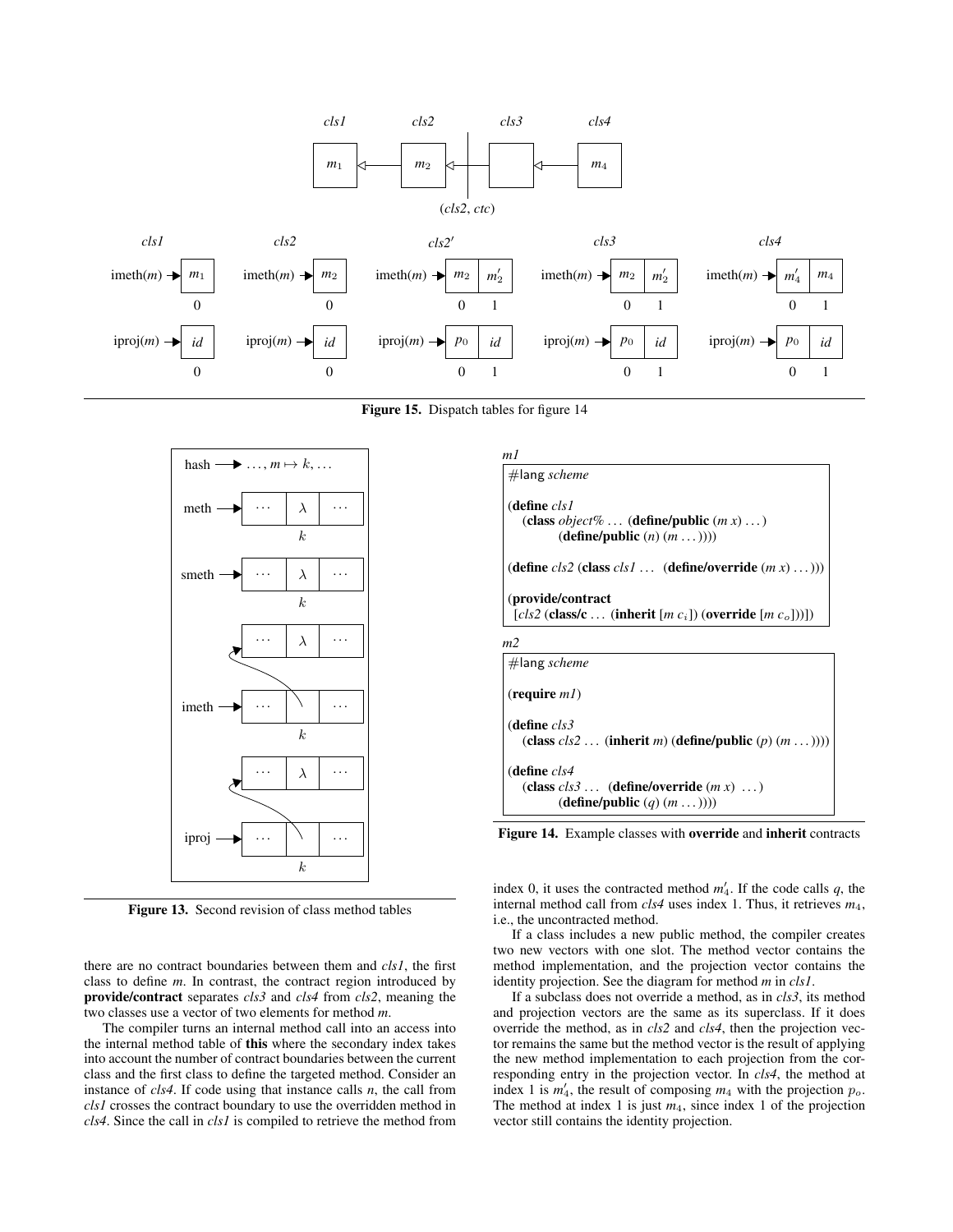The application of a class contract to a class yields a new class that contains extended method and projection vectors. In particular, an inherit clause for a method means that the compiler wraps high-indexed entries in the method vector with appropriate contract checks (until that method is overridden). Similarly, an override clause means the compiler stores the appropriate projection in lowindexed entries of the *projection* vector, so that they are available for creating the *method* vector for an overridding subclass.

The creation of the method and projection vectors for *cls2'* from those in *cls2* follows these rules. The method in index 0 has been copied, while the method  $m'_2$  at the new index 1 is the result of applying the contract projection for *c*<sup>i</sup> (from the class contract for *cl2*) to *m*2. The projection in index 0 is the result of composing the new projection for *c*<sup>o</sup> to the identity projection, and the projection at the new index 1 is the identity projection.

## 6.3 Object Contracts

Since classes in PLT Scheme are values, the contract combinator for objects can be described in terms of the contract combinator for classes. Operating on an object with a contract—where the contract specifies the behavior of public methods and fields on one particular object—is equivalent to operating on an object that shares the same state but is based on a class equipped with the appropriate contracts.

When an object flows across a contract boundary with an object contract, our run-time system creates a new object whose methods are proxies for the original methods and whose field selectors and mutators forward actions to the original object. This forwarding guarantees that the two objects—the original and the one with the object contract—share state as desired. Figure 16 explains the idea pictorially, using a diamond on the right-hand side of the contract boundary to represent a proxied object. The diagram also points out that this latter object contains a reference to the contracted class for method access and a reference to the original object for fields.



Figure 16. Example application of an object contract

To ensure that is-a? and subclass? return the same result on wrapped classes and/or objects, the class system must determine that two classes are equal modulo contract wrapping. For this, each class contains a reference to the uncontracted version of the class. In classes that have not been wrapped, this is a self-reference. Otherwise, the new contracted class copies the reference from the original class during contract application. Thus, the checks in the implementations of is-a? and subclass? now use reference equality on the uncontracted class.

## 7. Evaluation

Our implementation strategy affects the performance of all operations on both classes and objects. Worse, even classes and objects that do not use contracts pay a price. The latter effect is mostly noticeable in the context of micro-benchmarks that stress-test various features of the class system. Our micro-benchmarks compare three versions of the PLT Scheme code base: the initial code base, dubbed "pre;" the "class/c" code base, which runs all existing code using the new class compiler; and the "object/c" code base, in which object contracts are implemented via the revised class compiler. Since none of the benchmarks use class contracts, the difference in running times describe precisely the added overhead of the new implementations.

The results of our micro-benchmarks are collected in figure 17. All times are given in milliseconds, and for each test we provide the average running time, the minimum running time, the maximum running time, and the average running time normalized to the "pre" version. We also list how often the benchmark executes the measured feature. Notice that the local and inherited field benchmarks contain an order of magnitude more trials than the first three, and the instantiation and inheritance tests an order of magnitude fewer. The four benchmarks for subclass creation differ in whether new fields and/or methods are introduced.

When only class contracts are introduced, the overhead on even these class-focused benchmarks is quite small—usually less than 5%. In a couple of cases, the average running time actually drops because our revised class compiler can better optimize field accesses due to the separation of internal and external accesses. Once object contracts and thus object proxying are added, however, the overhead increases noticeably in all cases but external accesses.

For internal field access—a fairly common use case—the impact of proxying is huge. While the original compiler translates field references into direct structure dereferences, the revised compiler must take into account that some objects are proxy objects. Hence all internal field references have slowed down by ca. 350%.<sup>5</sup>

Fortunately micro-benchmarks tend to exaggerate the effect of these compiler changes. In a realistic code base, internal field references aren't used for every other instruction, and methods perform real work rather than return the same numeric value for every call. One such large code base in our possession is DrScheme [13], a standard "macro" benchmark for our team (PLT). DrScheme is a Scheme-specific graphical IDE whose implementation makes heavy use of classes and objects. The team keeps track of the runtime for an extensive automated interaction test of the IDE. Figure 17 also contains the results for these automated interaction test on the three revisions. Our measurements for adding class contracts shows no noticeable impact. Indeed, even the overhead of object proxying is a tolerable 5%.

In summary, the addition of contracts to our language of firstclass classes has some impact on all class-based programs, not just those that employ contracts. While micro-benchmarks suggest that this cost is significant for some features of the class system, the load for a complex system (approx. 250,000 lines of code) is almost too small to be noticed.

## 8. Adding Beta-style Augmentation

PLT Scheme supports not only conventional method overriding but also Beta-style method augmentation [20]. Indeed programmers routinely mix and match the two styles. Here we explain how these extensions interact with contracts.

#### 8.1 Mixing Inheritance Styles

In conventional class-based languages, subclasses may replace methods with overriding definitions. In contrast, Beta [28] and gbeta [10] demand that subclasses provide *method augmentations*, which the super method may utilize. This shift of perspective favors behavioral subtyping; after all, the superclass dictates the primary behavior of a method and where it may change.

Figure 18 shows how PLT Scheme supports Beta-style inheritance for the example from figure 1. The *handle-request* method

<sup>5</sup> We are currently investigating an alternate implementation strategy for objects, which should eliminate a good portion of this overhead.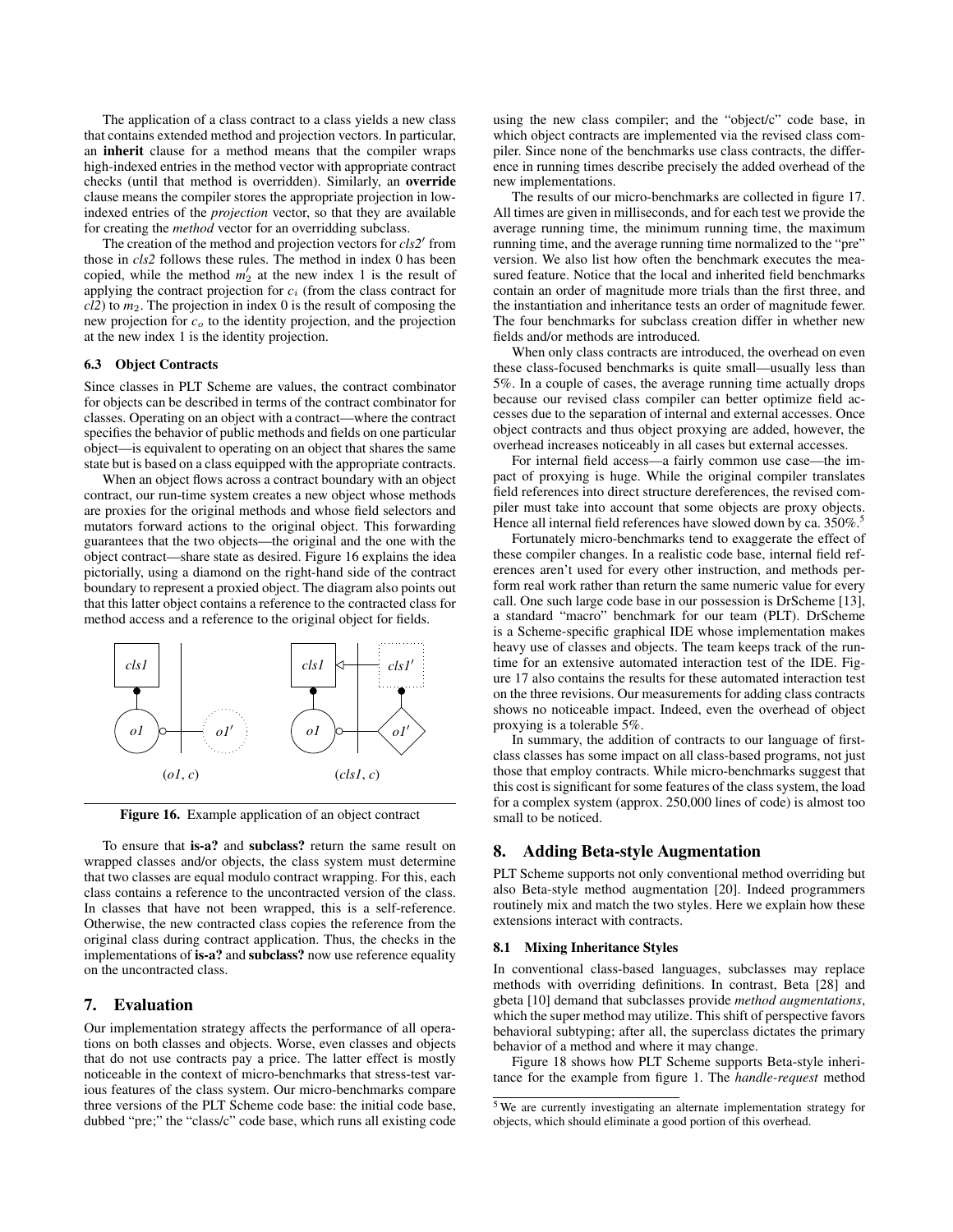|                     | rev      | avg  | min  | max  | norm              |                       | rev      | avg    | min    | max    | norm |
|---------------------|----------|------|------|------|-------------------|-----------------------|----------|--------|--------|--------|------|
| External field      | pre      | 2657 | 2564 | 2744 | 1.00              | Instantiation         | pre      | 6756   | 6569   | 7610   | 1.00 |
| access              | class/c  | 2597 | 2499 | 2914 | 0.98              | $(2.5 \times 10^{5})$ | class/c  | 6576   | 6514   | 6618   | 0.97 |
| $(2.5 \times 10^6)$ | object/c | 2749 | 2648 | 2813 | 1.03              |                       | object/c | 7276   | 6989   | 8482   | 1.08 |
| External method     | pre      | 3303 | 3253 | 3380 | 1.00              | Subclassing           | pre      | 4220   | 4149   | 4333   | 1.00 |
| access              | class/c  | 3320 | 3257 | 3398 | 1.01              | $(2.5 \times 10^{5})$ | class/c  | 4373   | 4296   | 4442   | 1.04 |
| $(2.5 \times 10^6)$ | object/c | 3306 | 3249 | 3354 | 1.00              |                       | object/c | 4790   | 4663   | 4955   | 1.14 |
| Local field         | pre      | 2089 | 2087 | 2091 | 1.00              | Subclassing           | pre      | 4461   | 4387   | 4567   | 1.00 |
| access              | class/c  | 2090 | 2087 | 2103 | 1.00              | (new fields)          | class/c  | 4879   | 4772   | 4971   | 1.09 |
| $(2.5 \times 10^7)$ | object/c | 7602 | 7461 | 8287 | 3.64              | $(2.5 \times 10^{5})$ | object/c | 5272   | 5123   | 5382   | 1.18 |
| Inherited field     | pre      | 2305 | 2303 | 2306 | 1.00              | Subclassing           | pre      | 4566   | 4471   | 4692   | 1.00 |
| access              | class/c  | 2305 | 2303 | 2306 | 1.00              | (new methods)         | class/c  | 4867   | 4782   | 4965   | 1.07 |
| $(2.5 \times 10^7)$ | object/c | 7779 | 7667 | 8447 | 3.37              | $(2.5 \times 10^5)$   | object/c | 5235   | 5072   | 5453   | 1.15 |
| Local method        | pre      | 1659 | 1655 | 1679 | 1.00              | Subclassing           | pre      | 4710   | 4646   | 4821   | 1.00 |
| access              | class/c  | 1743 | 1727 | 1774 | 1.05              | (fields/methods)      | class/c  | 5323   | 5226   | 5442   | 1.13 |
| $(2.5 \times 10^6)$ | object/c | 1878 | 1840 | 1947 | 1.13              | $(2.5 \times 10^{5})$ | object/c | 5775   | 5615   | 5965   | 1.23 |
| Inherited method    | pre      | 1662 | 1650 | 1687 | $\overline{1.00}$ | <b>DrScheme</b>       | pre      | 494608 | 491790 | 497510 | 1.00 |
| access              | class/c  | 1741 | 1729 | 1773 | 1.05              | interaction           | class/c  | 495133 | 493220 | 498070 | 1.00 |
| $(2.5 \times 10^6)$ | object/c | 1873 | 1835 | 1900 | 1.13              | test                  | object/c | 518873 | 517680 | 520370 | 1.05 |

All benchmarks were executed ten times on a Intel i7-860 (2.8GHz) with 8 GB of DDR3 1333 memory running Ubuntu 9.10.

Figure 17. Benchmark results (times in milliseconds)

in the *web%* class is labeled with define/pubment, which declares *handle-request* to be a public, augmentable method. In addition, this definition of the *handle-request* method uses the inner form where augmenting behavior is desired. Like super, this inner form designates the name of the method augmentation but also a default expression in case the class is not extended. Here the inner call uses (*void*) to signal an absence of effects.

#### #lang *scheme*

```
(define web%
  (class object%
     (super-new)
     (init [runs-on 80])
     (field [port runs-on])
     (define/pubment (handle-request out req)
        (inner (void) serve out req) . . . )
     \ldots)
(define logged-web%
  (class web%
     (super-new)
     (inherit-field port)
```

```
(field [log-file . . . ])
(define/augment (handle-request out req)
  (call-with-output-file log-file
     (lambda (p)
        (fprintf p "˜a: request on port ˜a: ˜a"
                (current-seconds) port req)))
  (inner (void) handle-request out req))))
```
## Figure 18. Using Beta-style inheritance to add logging

The *logged-web%* class defines an augmentation of the *handlerequest* method using define/augment. This method performs the logging operation, as directed by the web class. When a program instantiates *logged-web%* and invokes the *serve* method on the resulting object, the *handle-request* method from *web%* is run, which redirects from the inner call and executes the augmentation from *logged-web%*.



Figure 19. Mixed inheritance chains

Goldberg et al. [20] describe how to mix conventional inheritance and Beta-style inheritance in a single language. Mixing the two styles requires the programmer to specify two attributes during a method definition: whether a method overrides or augments a previous method and whether a method can be augmented or overridden in a subclass. Overriding methods can be used only if the previous definition of the method specified that the method is overrideable, and an augmenting method can be used only if the previous definition is augmentable.

Naturally, mixing the two styles in one language complicates the semantics of dynamic dispatch. On initial entry, the *first* augmentable method declaration is executed. If no augmentable method is found, then the *last* overriding method declaration is executed. For inner calls, the same choice is made starting at the current class's subclass, if any. If a method overrides a previous definition, then the superclass's implementation can be accessed via super as expected.

Figure 19 illustrates this mix of inheritance for a single method. Each class is labeled with "B" if the method is defined to be augmentable and "J" if it is overrideable. The solid arrow entering the first augmentable method is the initial entry point. The other solid arrows denote methods executed via inner, and the arrows with outline heads point to the method that are executed via **super**.

To support this mixed style of inheritance, class representations use both a method table and store a vector of methods for each public method. Dynamic dispatch uses the method table, but now it contains either the first augmentable method or the last overriding method, if no augmentable methods exist. To resolve inner calls, the compiler determines the current depth of the class in the inheritance chain and uses that depth to index into the vector of methods for the given name. Naturally, the compiler uses the default expression for methods without augmentation.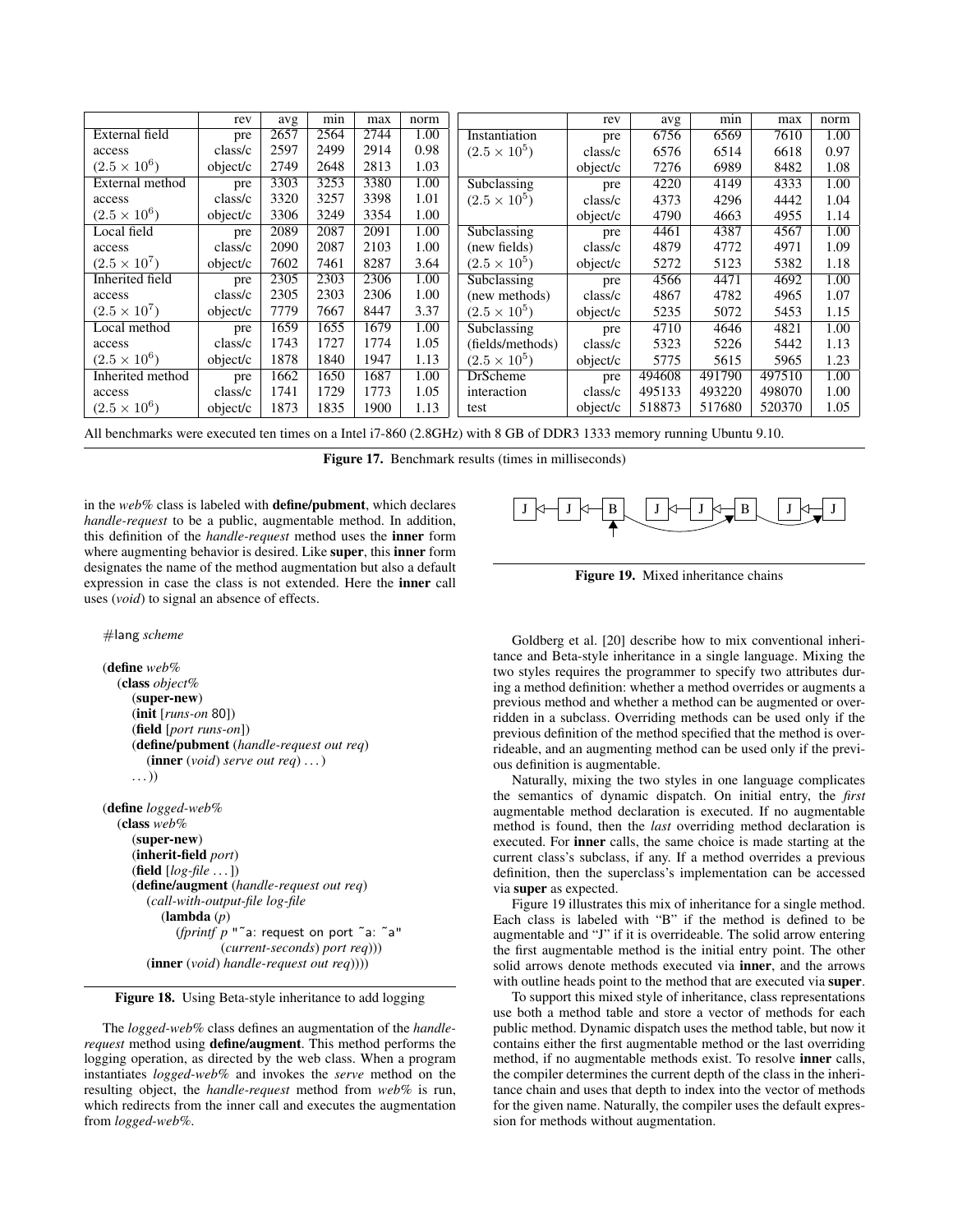## 8.2 Contracts for Beta-style Inheritance

Since conventional and Beta-style inheritance complement each other, we need to add clauses for Beta-style inheritance to class/c. Consider figure 20, which provides an example of a class hierarchy that crosses a contract boundary and utilizes both augmentable and overrideable methods. One clear requirement is to declare the behavior expected from augmenting methods, so that the contract system can protect uses of **inner**. To this end, we add another type of clause to class/c, similar to that for super, but with the keyword inner. Since this specification covers a form inside the contract boundary that depends on a value from a subclass outside, blame is handled in a contravariant manner. The default expression, which lies within the contract region, is not checked.





In addition to the **inner** form, we add two new forms, **augment** and augride. These forms perform double duty: they describe the obligations to subclasses for internal uses of the listed functions, on which we later elaborate, but they also document what style of inheritance is allowed for extending the method in subclasses.

- augment clauses list methods that must be augmented, and
- augride clauses list methods that must be overridden.

Figure 21 shows a mixin similar to that from figure 7, but using Beta-style inheritance like the examples in figure 18. Through its input contract, it places a requirement on how the superclass can use *handle-request* through inner, and likewise describes how it expects future subclasses to further augment *handle-request*.

## 8.3 Implementation

To implement this new behavior for inner contracts, the class structure contains a projection for each augmentable method which defaults to the identity projection. Every time a class/c projection is applied, any inner contracts are converted to projections and composed with the current projection. When a subclass augments the method in question, the projection is applied to the augmenting definition when it is inserted into the inner method table. If the augmenting definition is overrideable, then any overriding definition also gets the projection applied before it replaces the original augmentation. Once the method again becomes augmentable, the projection is reset to the identity projection.

The augride and augment clauses describe methods that have been previously augmentable in the class hierarchy. For such methods, the first augmentable definition will always be the target of dynamic dispatch as illustrated in figure 19. Thus, instead of protecting uses of the method in the contracted class from overriding implementations like override, these contracts protect the first augmentable definition in the contracted class from uses in subclasses.

This change in behavior requires a small change to our implementation strategy for internal dynamic dispatch. The compiler handles methods protected by override contracts as outlined in the previous section. For a augment or augride clause, which can be used only if the corresponding method has been augmentable at least once, we change our strategy. The class/c projection does not store the augment and augride projections in the projection vector; instead, the class/c projection applies these projections like those for inherit. Since a once-augmentable method cannot be overridden as a target of dynamic dispatch, these contracts will be continue to be checked for all subclasses.

#lang *scheme*

```
(define request-handler/c
  (\text{any/c output-port? valid-request? \rightarrow void?)(define (add-logging-to-server cls%)
  (class cls%
     (super-new)
     (inherit-field port)
     (field [log-file . . . ])
     (define/private (log req)
        (call-with-output-file log-file
          (lambda (p)
             (fprintf p "˜a: request on port ˜a: ˜a"
                         (current-seconds) port req))))
     (define/augment (handle-request out req)
        (call-with-output-file log-file
          (lambda (p)
             (fprintf p "˜a: request on port ˜a: ˜a"
                     (current-seconds) port req)))
        (inner (void) handle-request out req))))
(provide/contract
 [add-logging-to-server
 (→ (class/c (inherit-field [port tcp-port?])
              (inner [handle-request request-handler/c]))
      (class/c (field [log-file valid-path?])
```
(inner [*handle-request request-handler/c*]) [*handle-request request-handler/c*]))])

Figure 21. A contract for an augmenting mixin

# 9. Related and Future Work

While Parnas [39] introduced the idea of using declarative specifications of expected behavior between different software components, Meyer [34, 35] named them contracts and, with his design of Eiffel [36], put them on the map for software engineers and language designers. Later work by Carrillo-Castellon et al. [8] and Plösch [40] added similar contract systems to dynamically typed object-oriented languages. Findler and Felleisen [11] revisited Meyer's contracts with a focus on blame tracking. Contracts for higher-order functions are also due to Findler and Felleisen [14].

The contracts presented in this paper provide a solid basis for protecting classes in a fashion consistent with implementation inheritance. However, there are two extensions to this work that we wish to tackle in the future: interface inheritance and declaration of contracts inside class definitions.

First, PLT Scheme, like other object-oriented languages, enables the programmer to specify interfaces and attach them to classes. These interfaces describe sets of public methods that a class must implement. Class definitions can then list sets of implemented interfaces. Our plan calls for interfaces with contracts. Thus, classes that implement a contracted interface will have their methods checked according to behavioral subtyping [11].

Second, we would like to provide the programmer with the ability to declare contracts on class features inside a class definition, instead of contracting the resulting value after the fact. However, as in our previous work on contracts for first-class modules [44], this means that the class itself is a contract boundary. Doing so requires further research into how class-level contract boundaries interact with each other and other contract boundaries.